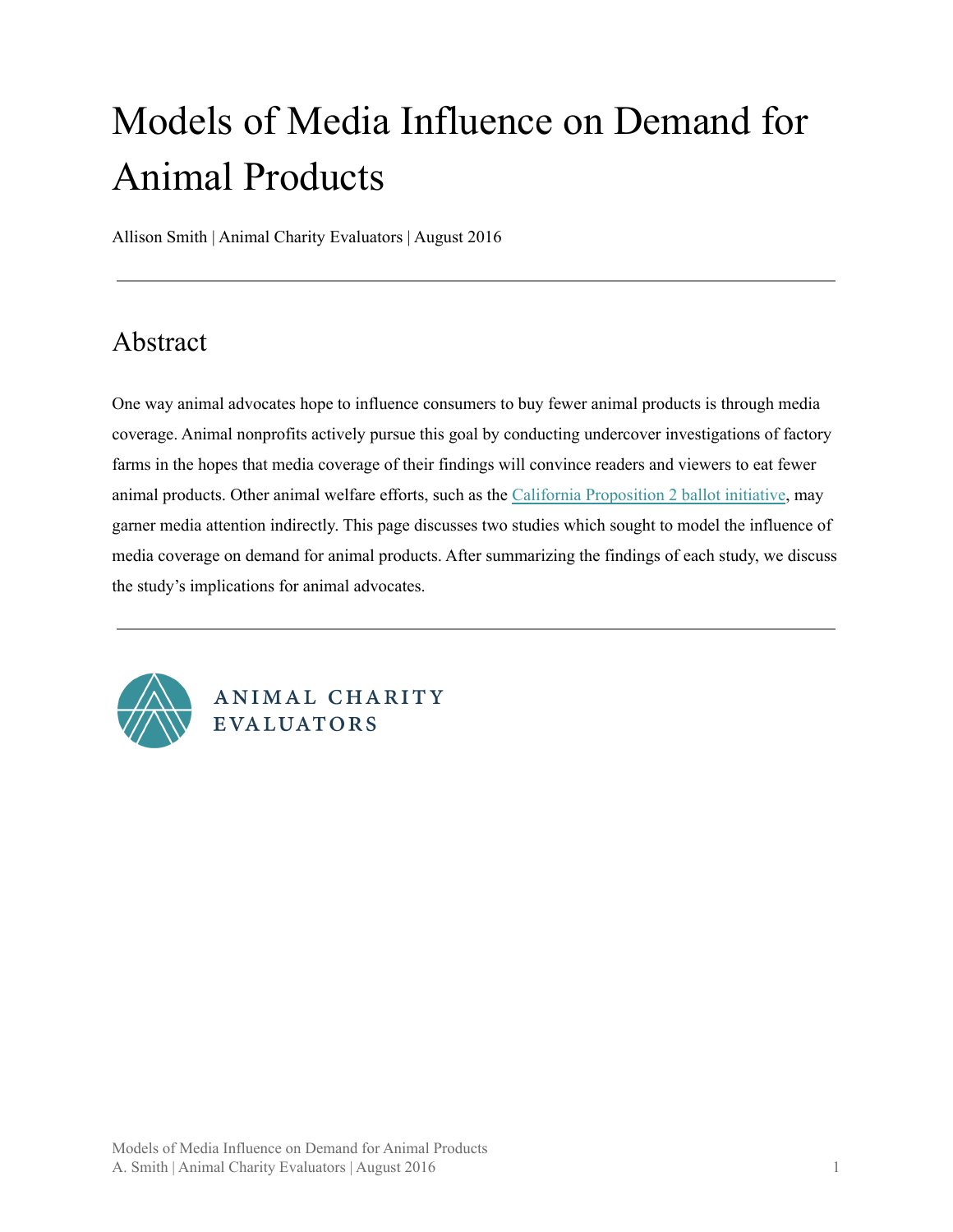# <span id="page-1-0"></span>Table of contents

#### **[Abstract](#page-0-0)**

Table of [contents](#page-1-0) [Modeling](#page-2-0) media influence on demand for eggs [Understanding](#page-2-1) the economic model [Proposition](#page-3-0) 2 study: data [Proposition](#page-3-1) 2 study: findings Deriving estimated final [equilibrium](#page-4-0) quantity **[Qualifications](#page-6-0) [Causation](#page-6-1)** [Quantifying](#page-7-0) media coverage **[Time](#page-7-1)** Model [adequacy](#page-8-0) Statistical [significance](#page-8-1) **[Elasticity](#page-8-2) [Conclusions](#page-9-0)** [Modeling](#page-9-1) media influence on demand for meat Meat demand study: data and [findings](#page-10-0) **[Qualifications](#page-12-0) [Causation](#page-12-1)** Model [adequacy](#page-13-0) Statistical [significance](#page-13-1) Supply and demand [elasticity](#page-13-2) **[Conclusion](#page-13-3) [Resources](#page-14-0)**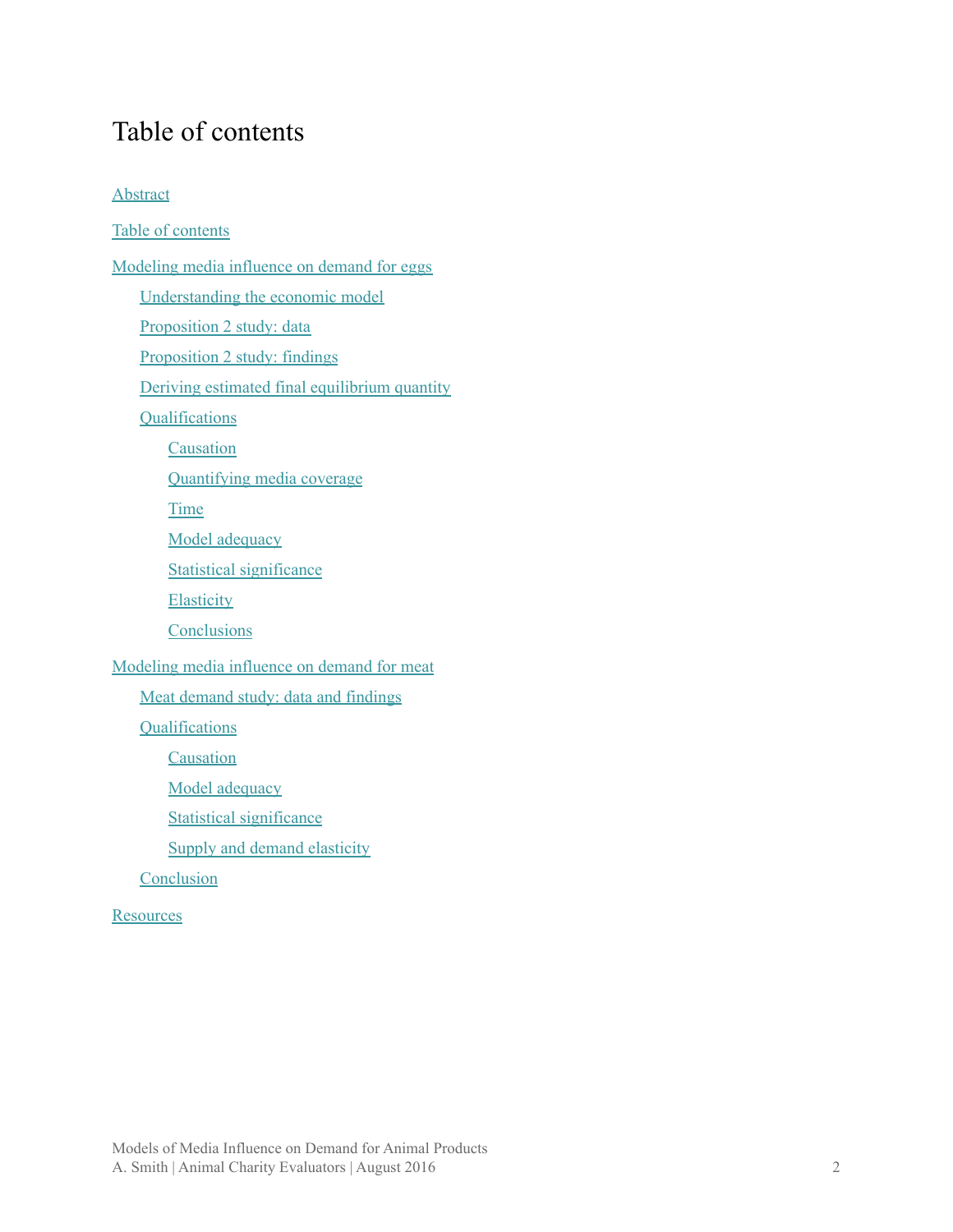# <span id="page-2-0"></span>Modeling media influence on demand for eggs

In 2008, Californians voted on [Proposition](https://en.wikipedia.org/wiki/California_Proposition_2_(2008)) 2 ("Prop 2"), a ballot proposition that would prohibit some forms of extreme confinement for farmed animals. A major consequence of the measure was that California egg producers would no longer be able to keep their hens in battery cages, which severely restrict hens' movement, either by increasing the size of the cages or raising them without cages. [Lusk](https://www.researchgate.net/publication/46556611_The_Effect_of_Proposition_2_on_the_Demand_for_Eggs_in_California) [\(2010\)](https://www.researchgate.net/publication/46556611_The_Effect_of_Proposition_2_on_the_Demand_for_Eggs_in_California) used the media coverage following the introduction of the ballot initiative as an opportunity to study the effects of newspaper articles about Prop 2 on demand for different types of eggs. Lusk presents a statistical model that allows us to estimate the changes in demand for conventional, cage-free, and organic eggs associated with newspaper coverage of animal welfare issues. We present Lusk's findings and show how these can be used to estimate the relationship of newspaper coverage to the net welfare of egg-laying hens.

### <span id="page-2-1"></span>Understanding the economic model

We anticipate that media coverage of the animal welfare issues surrounding egg production will cause an increase in demand for more humane (cage-free and organic) eggs, and a decrease in demand for conventional eggs. If this were true, after an increase in media coverage of animal welfare issues, the market would respond such that more hens were raised in relatively humane conditions, and fewer hens were raised in typical conditions of extreme confinement.

Figure 1 shows the effects of a demand increase like what we would expect for cage-free eggs following media coverage. Starting at an initial equilibrium price and quantity **A**, an outside factor (in this case, media coverage) causes the demand curve to shift so that quantity demanded increases to **B**. In response to this increased demand, cage-free egg producers raise their prices, causing the market to settle at a new equilibrium price and quantity **C.** In the Resources section below we provide a tool that uses an estimated shift in egg demand, along with estimates of supply and demand elasticity,<sup>1</sup> to approximate the quantity of eggs supplied at a new equilibrium.

<sup>&</sup>lt;sup>1</sup> Supply elasticity is a measure of the sensitivity of quantity supplied to a change in price. It is given by the formula (% Change in Quantity Supplied) / (% Change in Price). Demand elasticity is a measure of the sensitivity of quantity demanded to a change in price. It is given by the formula (% Change in Quantity Demanded) / (% Change in Price).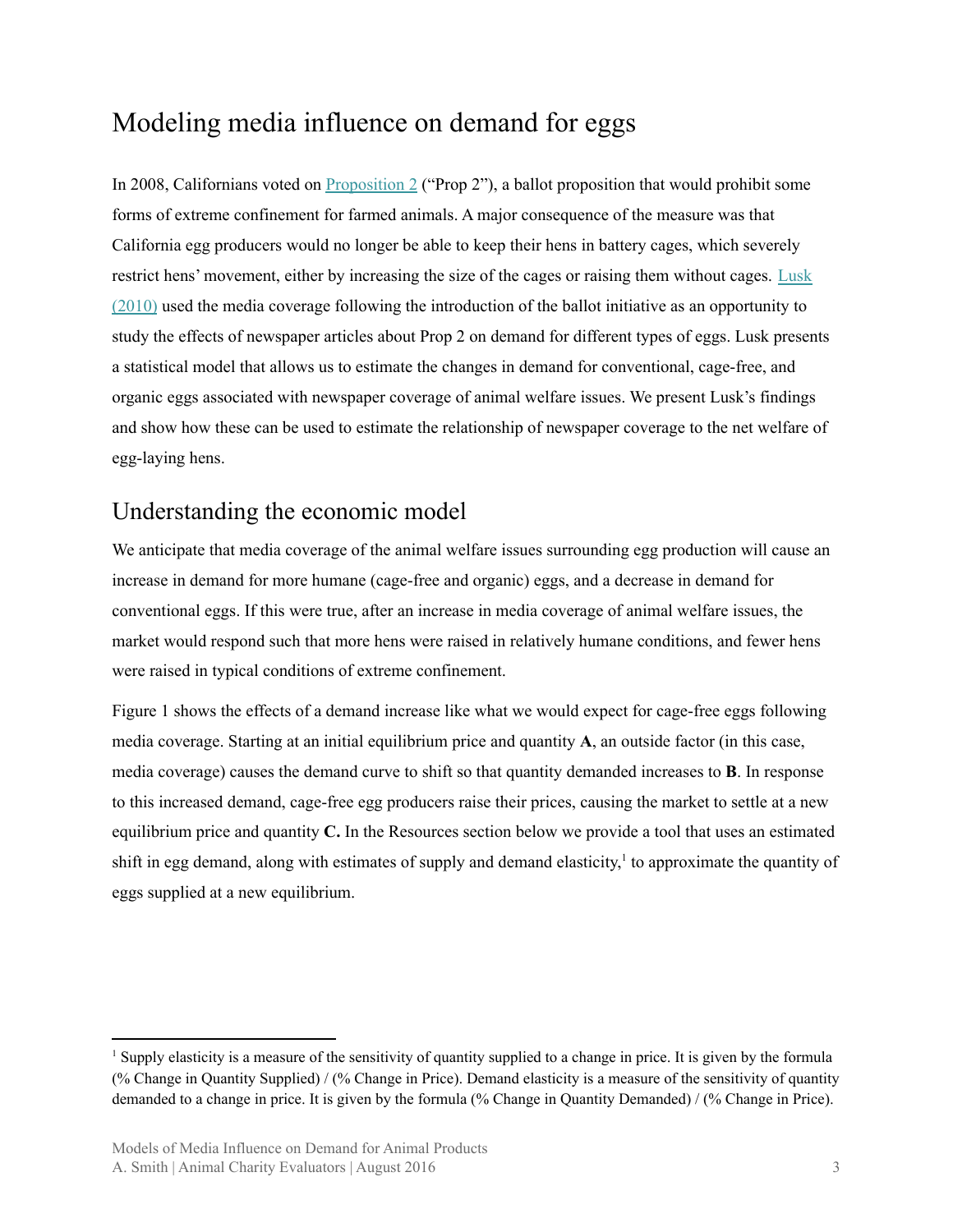

*Figure 1: Ef ects of an increase in demand on equilibrium price and quantity supplied.*

# <span id="page-3-0"></span>Proposition 2 study: data

In order to be more confident that observed demand changes were partly attributable to Prop 2 coverage, Lusk analyzed data from two regions: San Francisco / Oakland (SFO) and Dallas / Fort Worth (DFW), which was not affected by the Prop 2 initiative and whose major newspaper (*Dallas Morning News*) did not cover Prop 2 during the study period<sup>2</sup>. Data consisted of volume sales, dollar sales, and average egg prices for each week in the time period January 1, 2007 to January 25, 2009. Eggs were grouped into 1) cage free, 2) organic, 3) conventional, and 4) other. The "other" category includes, for example, omega 3, vegan fed, pasteurized, and fertile eggs; according to Lusk, all egg types in this category are unrelated to hen welfare. The number of articles mentioning Prop 2 published weekly in the *San Francisco Chronicle*, SFO's major newspaper, was also recorded. The purpose of the study was to examine how expenditures on each type of egg varied with the number of articles about Prop 2 which were published, as compared to DFW, which saw no Prop 2 media coverage in its major newspaper.

# <span id="page-3-1"></span>Proposition 2 study: findings

As expected, Lusk found that expenditure shares for cage-free and organic eggs significantly increased, and that of conventional eggs in SFO significantly decreased over the study period. In DFW, expenditure shares for each egg type showed significantly less change than in SFO, suggesting the trend was more

<sup>&</sup>lt;sup>2</sup> In a personal communication, Lusk explained that he chose DFW because it was unlikely to be affected by Prop 2 coverage, but not any other characteristics.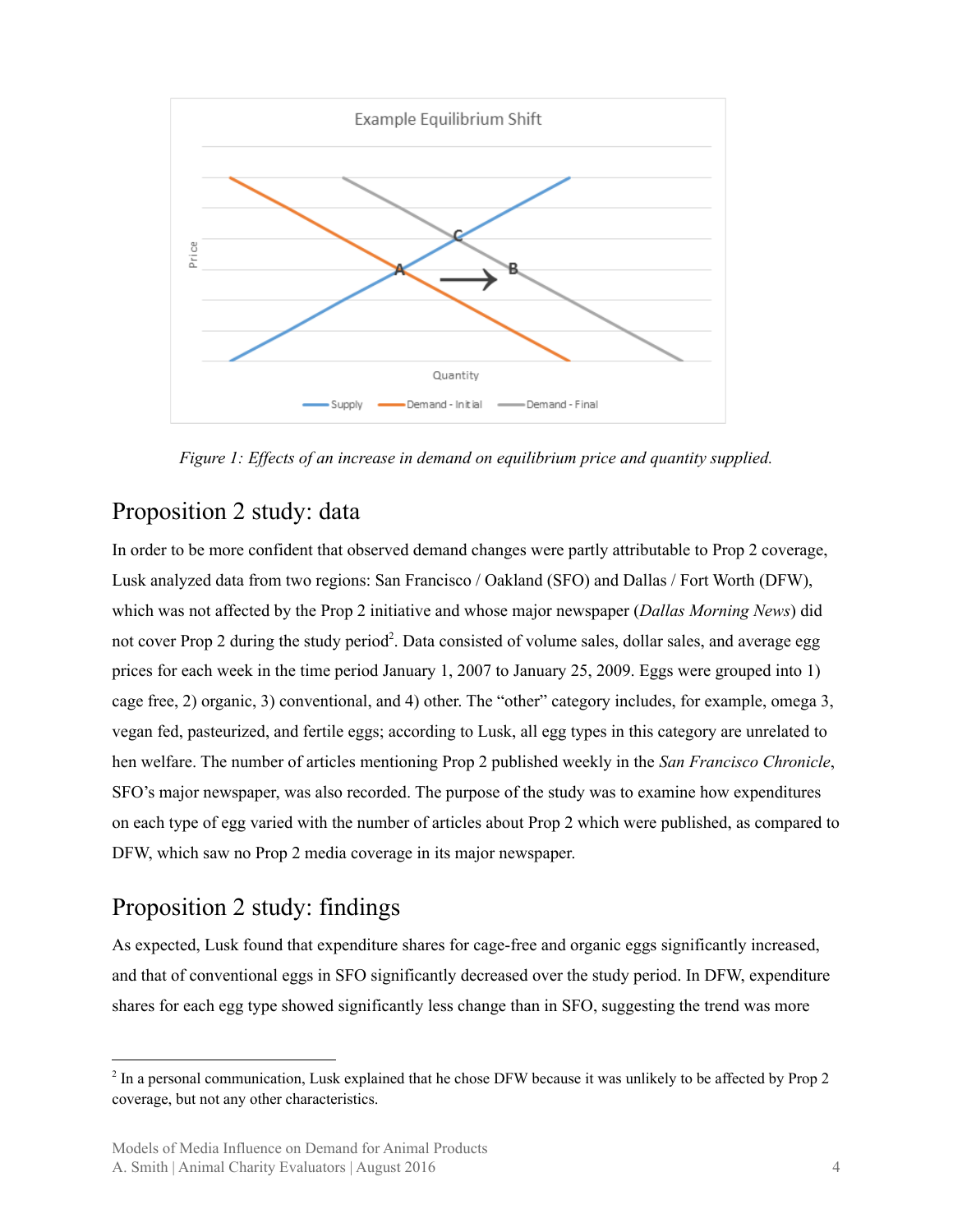pronounced in areas affected by the media coverage. Lusk reports a model for the weekly expenditure share of each type of egg as a function of the total number of Prop 2 articles published in the *San Francisco Chronicle* up until that week. From these models, we can find the estimated change in weekly quantity of eggs demanded for each egg type associated with the publication of a given number of additional Prop 2 articles.

For example, Lusk reports the average prices per egg and total weekly expenditures on eggs in SFO over the study period, as shown in Table 1. Using the demand model, we can estimate the change in the quantity of each type of egg demanded in a market with these egg prices.

Lastly, while Lusk found statistically significant changes in expenditures on conventional, cage-free, and organic eggs, there was not a decrease in *total* expenditures on eggs over the study period. In fact, total weekly expenditures increased from an average of \$1.286 million before Prop 2 media coverage appeared to an average of \$1.335 million after (though this was not a statistically significant difference). This lack of a significant increase in total egg expenditures does not seem to be driven by consumers buying fewer but more expensive eggs, given that the more expensive categories of eggs—cage free and organic—saw very small absolute increases in their expenditure shares (1.2% and 1.1%, respectively). Thus we conclude that the media coverage surrounding Prop 2 did not cause a decrease in demand for eggs in general.

| Total Weekly Expenditures on Eggs (\$)                                                                                | \$1.3 million    |           |         |              |
|-----------------------------------------------------------------------------------------------------------------------|------------------|-----------|---------|--------------|
|                                                                                                                       | <b>Cage Free</b> | Other     | Organic | Conventional |
| <b>Average Price per Egg (\$)</b>                                                                                     | \$0.314          | \$0.291   | \$0.378 | \$0.211      |
| <b>Effect of One Additional San Francisco</b><br><i>Chronicle</i> Story on Number of Eggs<br><b>Demanded per Week</b> | 2127.38          | $-536.58$ | 1423.27 | $-4688.23$   |

*Table 1: Example estimated change in quantity demanded, using model and average expenditures and prices from Lusk (2010).*

# <span id="page-4-0"></span>Deriving estimated final equilibrium quantity

How does the demand shift associated with Prop 2 media coverage translate into a change in animal welfare? We can extend Lusk's work and use the estimated demand change, along with estimates of the supply and demand elasticity of eggs, to estimate a new equilibrium quantity of eggs supplied. This in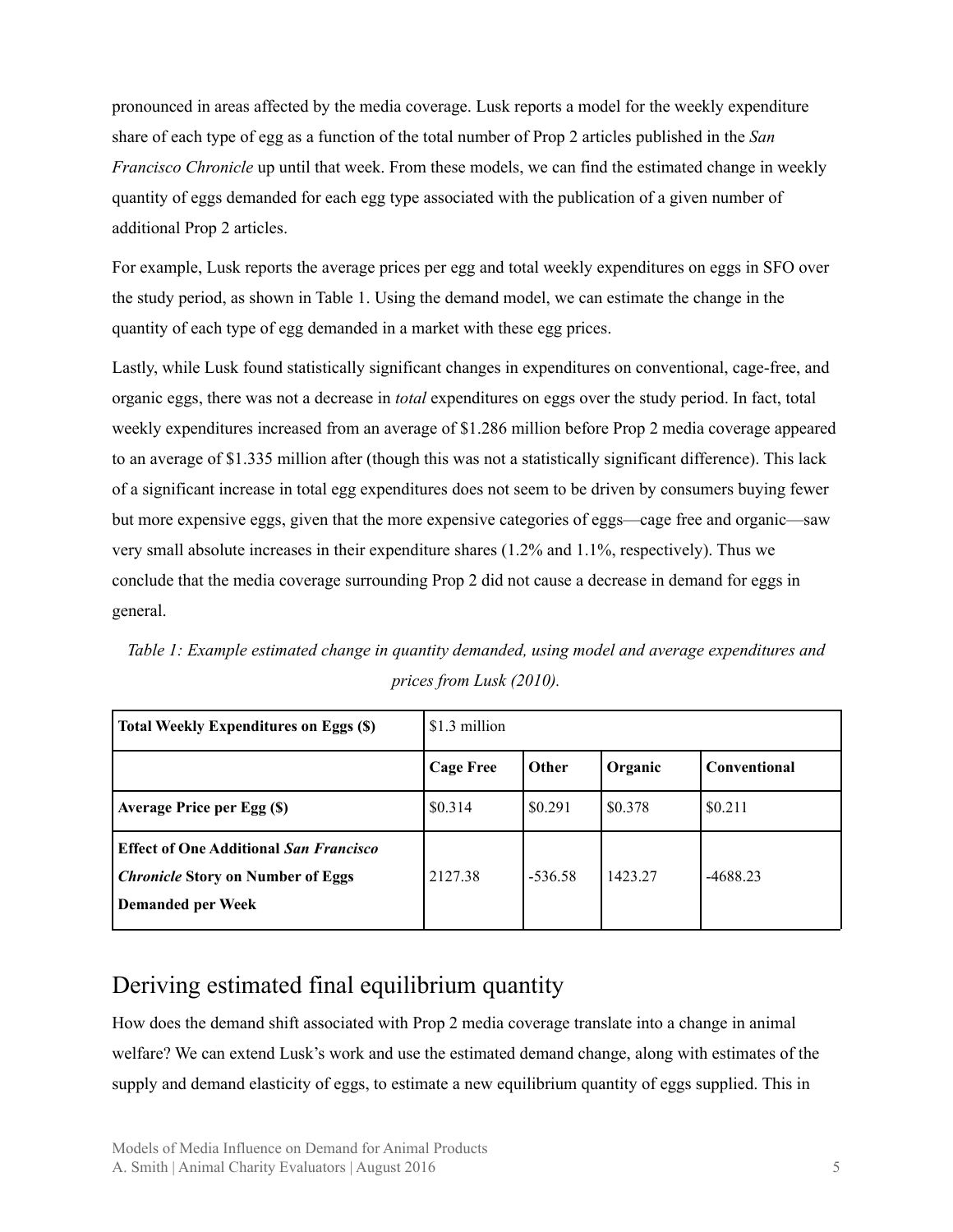turn will give us an idea of how many more hens are raised in relatively less miserable (cage-free or organic, as opposed to conventional) conditions, as well as the total decrease in the number of hens raised for their eggs.

Figure 2 displays graphs of how the estimated change in long-run equilibrium numbers of conventional and cage-free eggs per week vary with supply and demand elasticity.<sup>34</sup> These calculations use the average expenditure and price values from Lusk's 2007 - 2009 study period displayed in Table 1. The *Resources* section at the end of this article provides a link to a tool that allows users to input values for number of articles, weekly expenditures, egg prices, and supply and demand elasticities to estimate initial change in demand and final change in egg quantity.

While changes in demand associated with the publication of animal welfare-related newspaper articles are statistically significant, they are quite small. For instance, the decrease of 4688.23 conventional eggs demanded per week reported in Table 1 is very small compared to the approximately 5 million conventional eggs consumed each week over the course of Lusk's study period.

<sup>&</sup>lt;sup>3</sup> See this [link](https://www.animalcharityevaluators.org/wp-content/uploads/2013/12/cef.pdf) for an explanation of how elasticities and initial demand change are used to estimate the final equilibrium numbers of eggs.

<sup>4</sup> See the *Elasticity* subsection below for remarks on what elasticity values are reasonable.

Models of Media Influence on Demand for Animal Products A. Smith | Animal Charity Evaluators | August 2016 6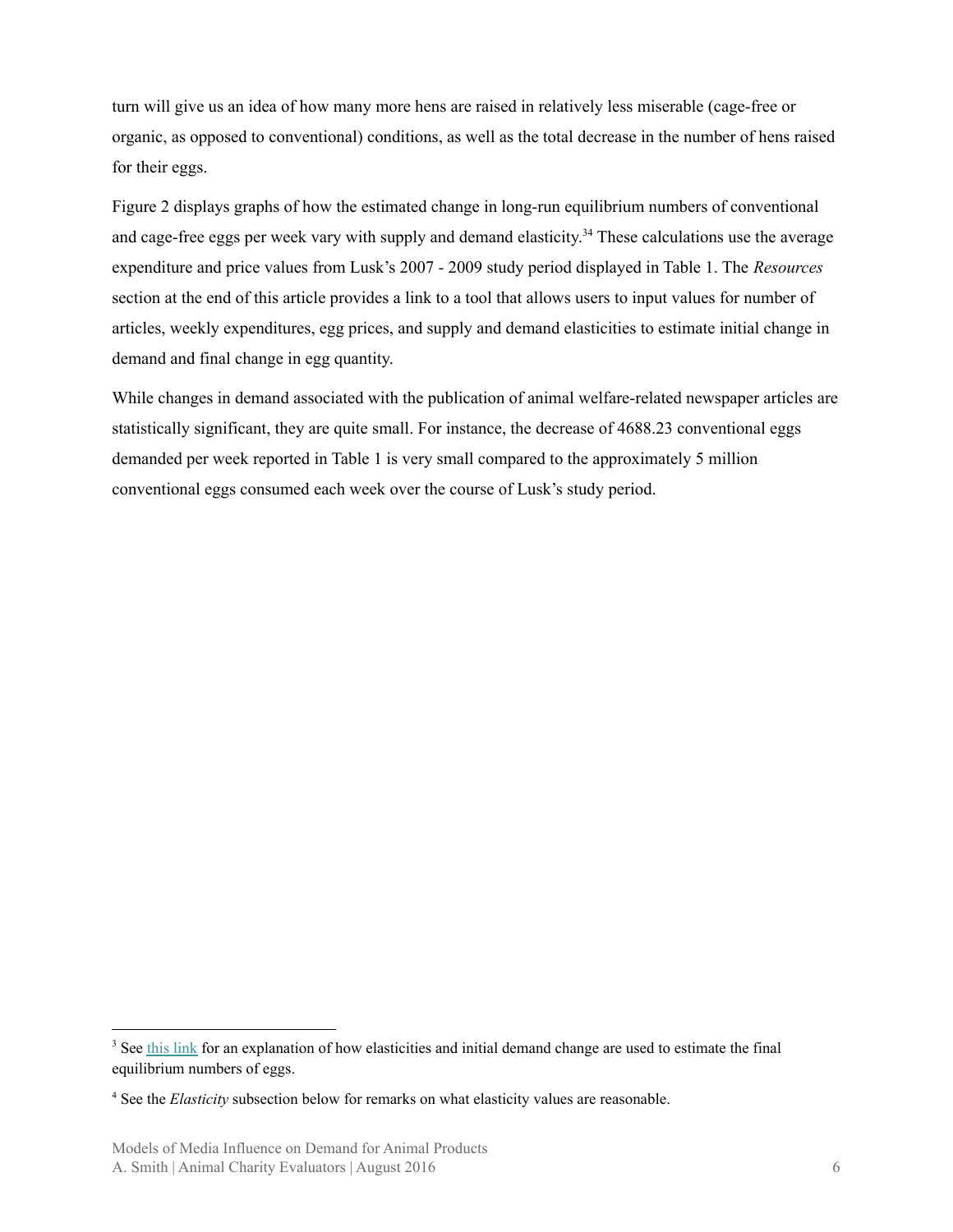

Figure 2: Change in weekly quantity of conventional and cage free eggs supplied, as a function of supply *and demand elasticity. Computed using a total weekly expenditure of \$1.3 million, a conventional egg price of \$0.211, and a cage-free egg price of \$0.314.*

# <span id="page-6-0"></span>Qualifications

#### <span id="page-6-1"></span>Causation

The above calculations assume that the relationship between cumulative media coverage and egg demand is causal. But did Prop 2 media coverage *cause* a demand shift for the different types of eggs studied? Or did the market just happen to change in the same time period as the ballot initiative happened?

While it's impossible to establish a causal relationship with any certainty, comparison of SFO and DFW egg markets over the study period provides some evidence that demand changes in SFO were at least partly due to increased media attention to animal welfare issues during the Prop 2 initiative. First of all, the observed conjunction of (1) a rise in the prices of cage-free, organic, and "other" eggs and (2) an *increase* in the expenditure share of each of these egg types is good evidence that demand for non-conventional eggs increased after the beginning of the Prop 2 campaign. And changes in expenditure shares for non-conventional eggs in DFW were also positive but much smaller than the changes in SFO, supporting the hypothesis that the demand shift was partly due to Prop 2-related media coverage.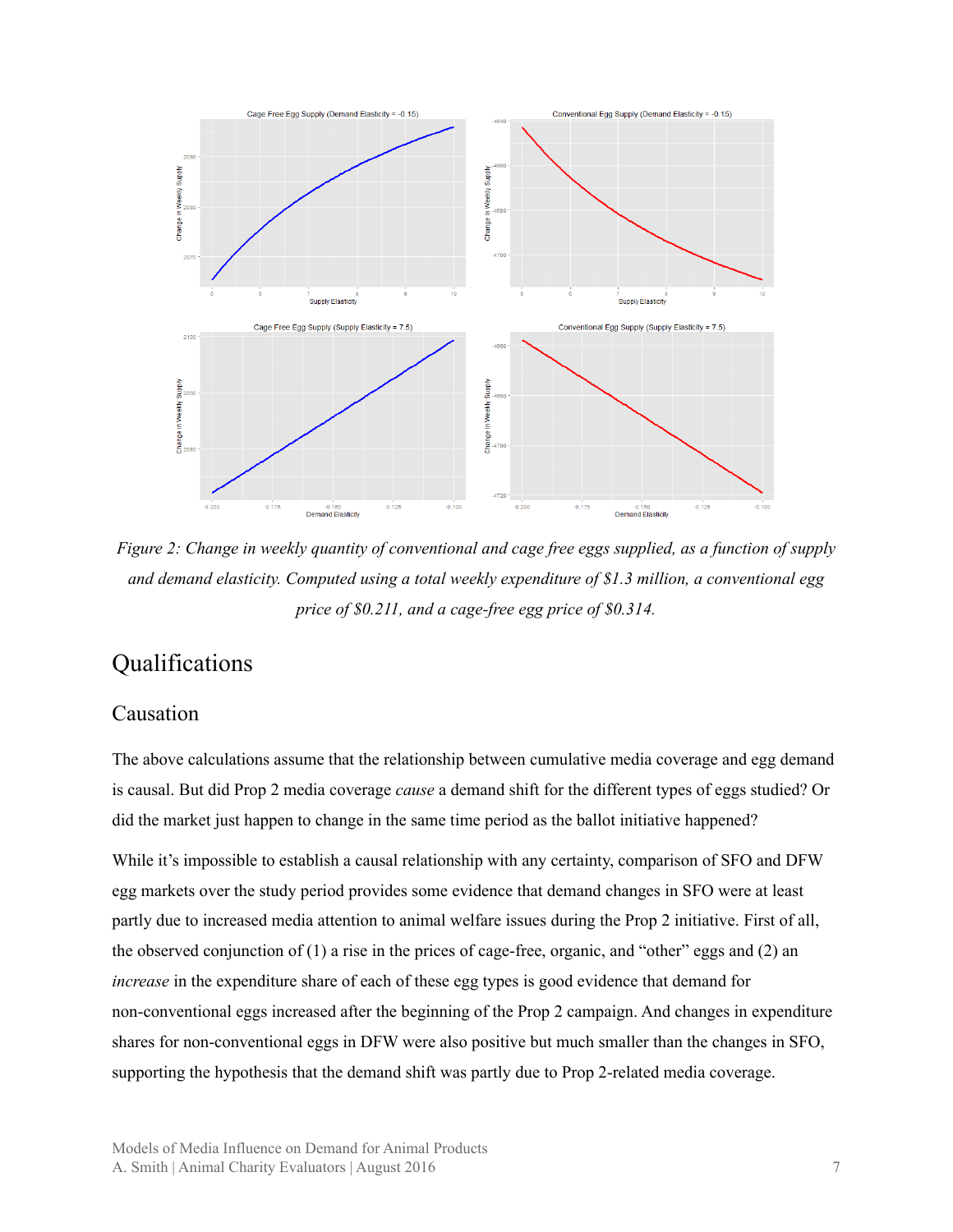#### <span id="page-7-0"></span>Quantifying media coverage

Lusk's model estimates the change in egg demand associated not with *any* media coverage of Prop 2 in SFO, but with articles published in the *San Francisco Chronicle* only. Given the high likelihood that other news outlets in SFO also covered Prop 2 during the study period, the number of Prop 2 articles published in the *San Francisco Chronicle* should be seen as a *proxy* for total Prop 2 media coverage in SFO. This makes extrapolation of the model particularly difficult, as the major newspapers of different locations probably vary widely in their representativeness of all media coverage in that area.

<span id="page-7-1"></span>Time



*Figure 3: Number of stories mentioning Prop 2 in the San Francisco Chronicle. Reproduced from Lusk (2010).*

The above model estimates a new weekly average quantity of eggs produced given an increase in the number of news stories. In Lusk's model, demand for eggs in a given week is a function of the cumulative number of articles published up to that week, so the effect of the publication of an article on demand is indefinite. Clearly this assumption is unrealistic for time periods much longer than Lusk's study period. An analysis by Tonsor and Olynk (2010) of the relationship between media coverage and *meat* demand finds evidence that the effects of the publication of an article regarding animal welfare on meat demand are significant up to one fiscal quarter later, so this might be used as a more reasonable estimate of the duration of the demand shift for eggs. Otherwise, there is little evidence about the time periods over which egg demand changes due to animal welfare media coverage.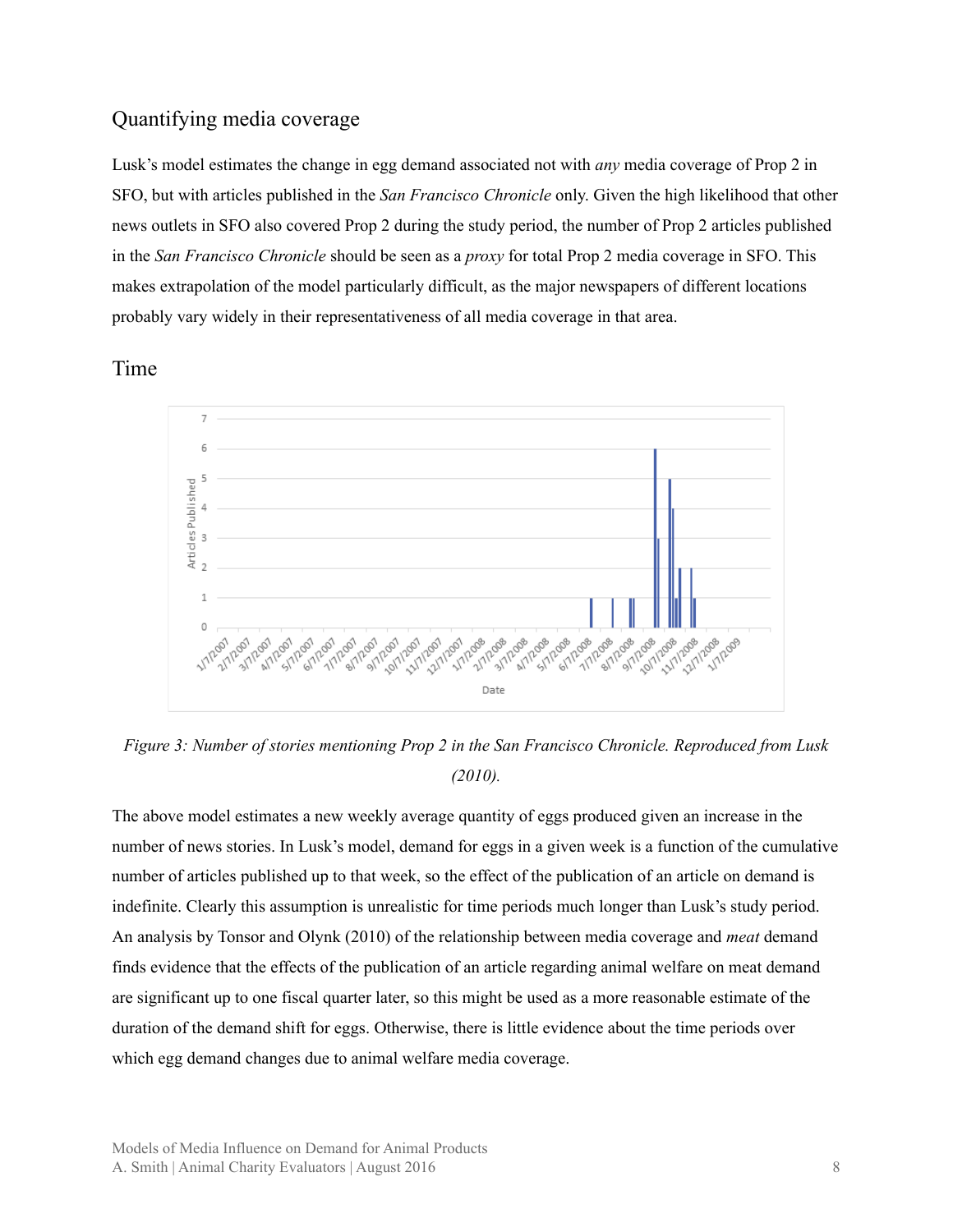Lusk's analysis says nothing about the amount of time it takes for egg suppliers to change the supply of eggs in response to a demand shift, and there is little evidence elsewhere as to what a reasonable estimate of this time period might be.

#### <span id="page-8-0"></span>Model adequacy

Lusk's models of expenditure shares for each egg type show moderate to high skill in predicting the study data (technically, they have  $\mathbb{R}^2$  values ranging from 0.57 to 0.87), providing some confidence in their accuracy. However, we have no measures of the models' *external* predictive skill (i.e. their ability to predict *new* data). Whatever their accuracy on the study data, the models were estimated for one state, during a short and unusual time period (in which an animal-welfare related proposition was part of public discourse), using a very specific type of media coverage (newspaper articles mentioning Proposition 2).

Moreover, the models were estimated for cumulative counts of 0 to 28 newspaper articles. This means we can expect them to be much less accurate when applied in another context, such as other states (whose populations may be more or less responsive to animal welfare coverage), locations which are not undergoing public discussion of a highly specific animal welfare issue (such as Prop 2), or those in which many more than 28 articles have been published on the topic in question.

Finally, the above estimation of the change in quantity demanded associated with a change in number of media stories assumes that prices of each egg type and total expenditures on eggs are the same before and after the additional stories appear. The worse the violation of this assumption, the less trustworthy the models will be.

#### <span id="page-8-1"></span>Statistical significance

The authors' evidence for a significant relationship between egg expenditures and media coverage is the result of a null-hypothesis significance test. This methodology is highly controversial, and many statisticians believe it actually provides little or no evidence for the hypothesis in question. See the Wikipedia page on statistical [hypothesis](https://en.wikipedia.org/wiki/Statistical_hypothesis_testing) testing for an overview of the methodology and criticisms.

#### <span id="page-8-2"></span>Elasticity

Previous studies have estimated the retail demand elasticity of eggs to be between -0.15 and -0.3 (Sumner et al. 2011). Lusk reports somewhat lower-magnitude demand elasticities for conventional eggs (-0.134 in SFO and -0.067 in DFW), and much higher-magnitude elasticities for cage-free, organic, and "other" eggs (from -1.07 to -2.979). Sumner et al. (2011) propose half of the retail demand elasticity as a reasonable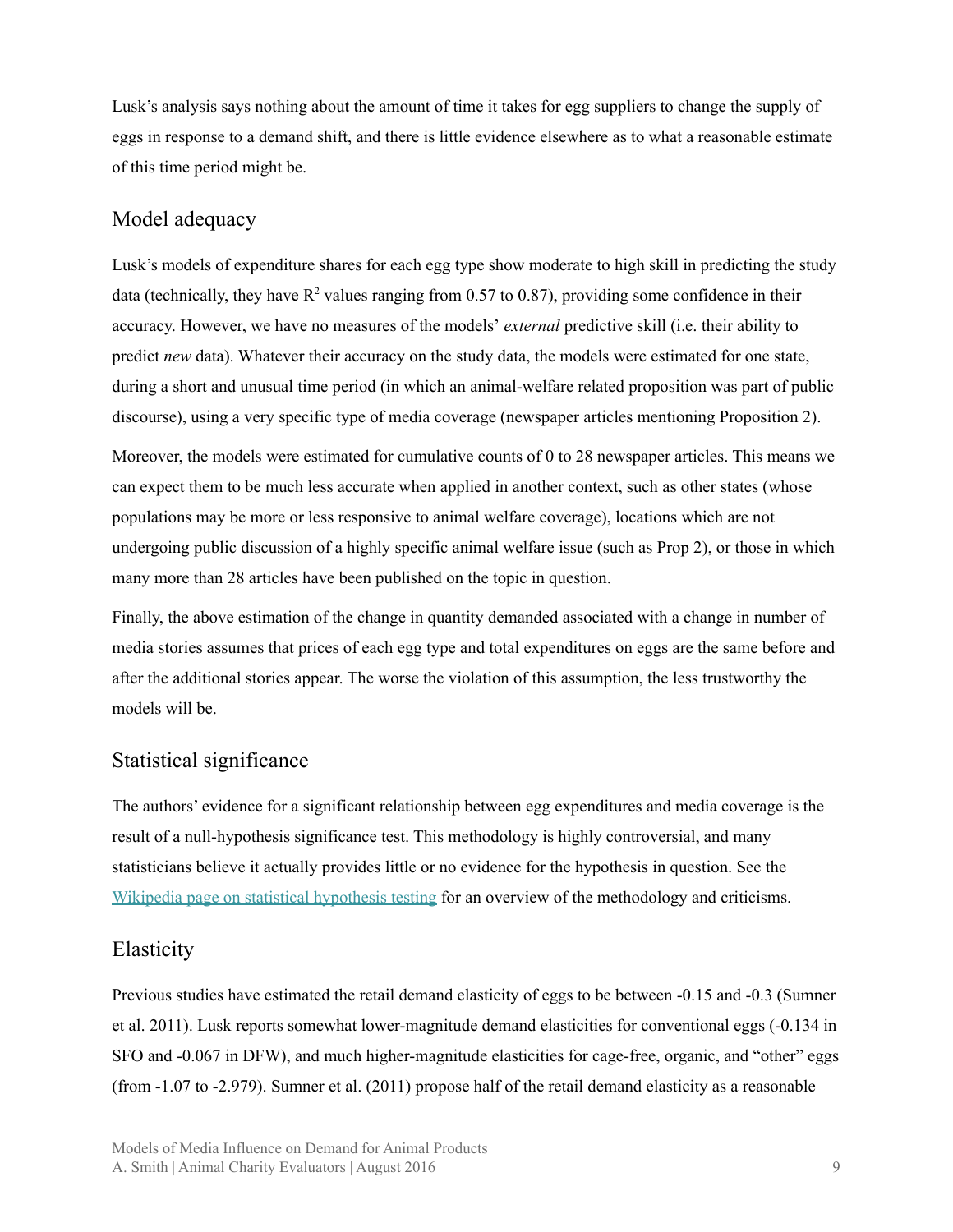value for final (farm) demand elasticity<sup>5</sup>; Carman (2012) uses a range of  $-0.1$  to  $-0.2$ <sup>6</sup>. These authors do not, however, differentiate between types of eggs. While getting an exact estimate of final demand elasticity for eggs is difficult, we do know that, under certain assumptions, retail demand is always at least as elastic as farm demand.<sup>7</sup> On the supply side, recent econometric estimates of supply elasticity are not available, but Sumner et al. (2011) use values of 5 and 10 in their models (again, without differentiating between egg types). Chavas and Johnson (1981), however, estimate considerably lower supply elasticity values, placing long run supply elasticity at 0.942.<sup>8</sup> This discrepancy indicates the large uncertainty surrounding the supply elasticity of eggs.

Unless the user is confident in particular demand and supply elasticity values, we recommend using our tool with different combinations of values in these ranges to establish an interval of plausible final equilibrium values.

#### <span id="page-9-0"></span>Conclusions

Given the dearth of studies on the subject, we take the above figures as the best current quantitative picture of the causal effect of Prop 2 coverage on California egg demand—and extrapolate to the effects of media coverage on egg demand in general—while acknowledging the huge uncertainties involved. With moderately more certainty, we can conclude that Prop 2 media coverage resulted in slight increases in demand for cage-free and organic eggs, and a slight decrease in demand for conventional eggs, but did not cause a decrease in demand for eggs in general.

# <span id="page-9-1"></span>Modeling media influence on demand for meat

To test for the effects of media coverage on consumer behavior, [Tonsor](http://onlinelibrary.wiley.com/doi/10.1111/j.1477-9552.2010.00266.x/abstract) and Olynk (2010) modeled the quarterly demand for beef, pork, and poultry as a function of the number of animal welfare-related articles published in the United States each quarter. They found a statistically significant relationship between the

<sup>&</sup>lt;sup>5</sup> According to Sumner et al. (2011) this is what farm demand elasticity should be if retail price is a fixed markup of farm price, initially equal to twice the farm price.

<sup>6</sup> Retail demand elasticity is the sensitivity of consumer demand to a change in retail prices. Farm demand elasticity is the sensitivity of retailer demand to a change in farm prices.

In particular, retail demand elasticity is less than or equal to (i.e. more elastic) than farm demand elasticity when retail price  $= A^*$ (farm price) + B, where A and B are positive numbers. See Carman (2012)'s discussion of the relationship between farm and retail elasticity.

<sup>&</sup>lt;sup>8</sup> Chavas and Johnson (1981) point out that these estimates are dependent on the shifter used to compute elasticity; in this case the price of beef was used as the demand shifter, but the estimate may differ for other shifters.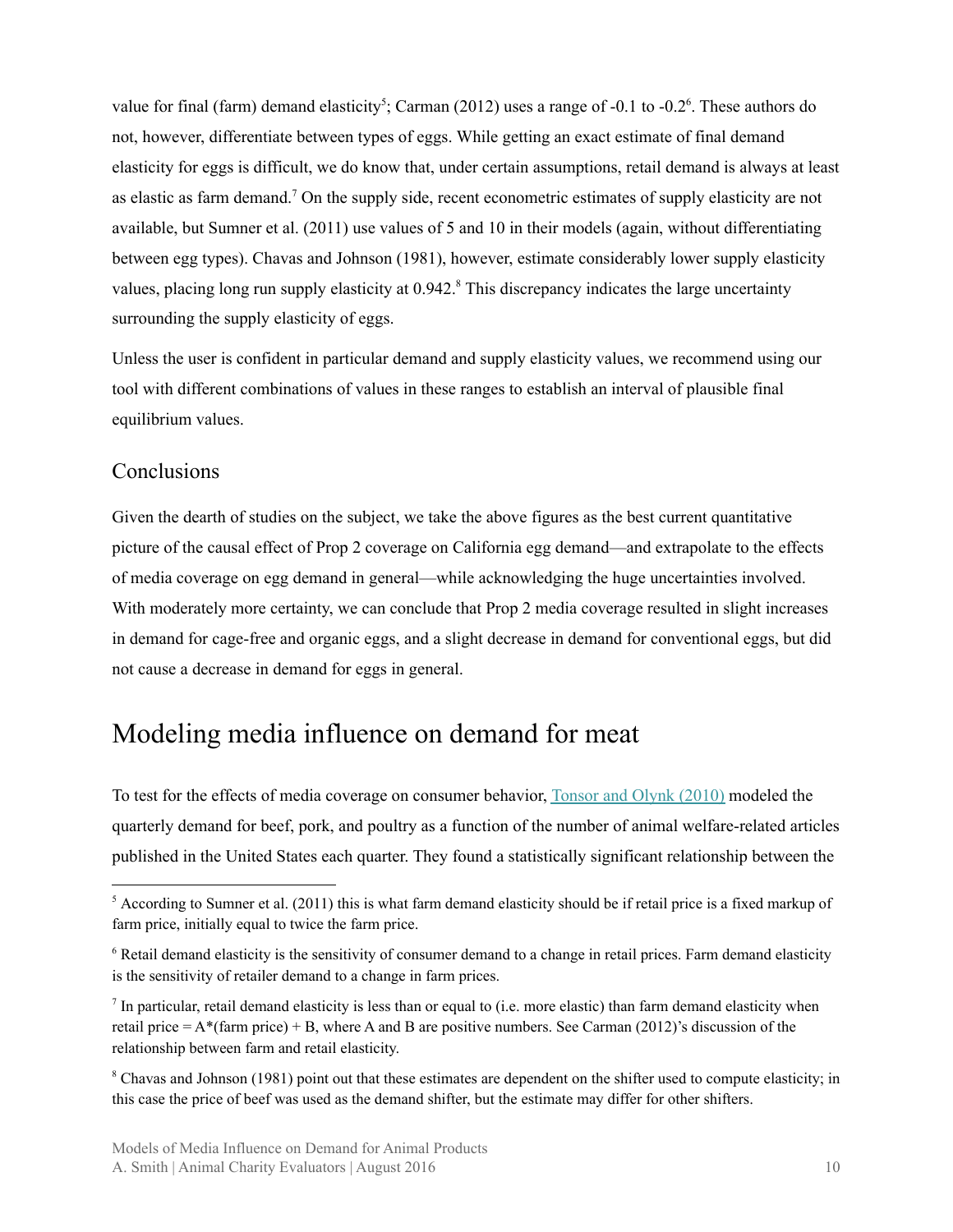number of animal welfare-related articles and the demand for pork and chicken. We discuss the implications of this study for animal activists and its limitations.

# <span id="page-10-0"></span>Meat demand study: data and findings

Tonsor and Olynk's data consisted of quarterly prices and per capita consumption of beef, pork, and poultry in the U.S., and quarterly media indices for each type of farmed animal, which measured the number of American news articles mentioning that animal in the context of animal welfare from 1982 through 2008. 9



*Figure 4: Animal welfare media indices over the period 1999 - 2008. Originally in Tonsor and Olynk* (2010). The spike in the beef index in 2008 corresponds to an event relating to the handling of downer *cattle, which triggered significant media coverage of animal welfare and food safety issues (Wald 2008).*

The authors tried a range of models allowing for a long-term effect of media coverage on meat demand lasting zero to four quarters after the quarter in which the change in media coverage takes place; they

<sup>&</sup>lt;sup>9</sup> The media index for a particular animal is the number of articles which resulted from the following search of the LexisNexis Academic database's *U.S. Newspapers and Wires* source option: '{(animal welfare) or (animal well-being) or (animal friendly) or (animal care) or (animal handling) or (animal transportation)} AND (food or diet or meat)', appended with 'AND (beef or cattle)', 'AND (pork or swine or hogs)' or 'AND (poultry or turkey or chicken)'. This search was conducted in May 2010; the list of newspapers in LexisNexis Academic has changed significantly since then.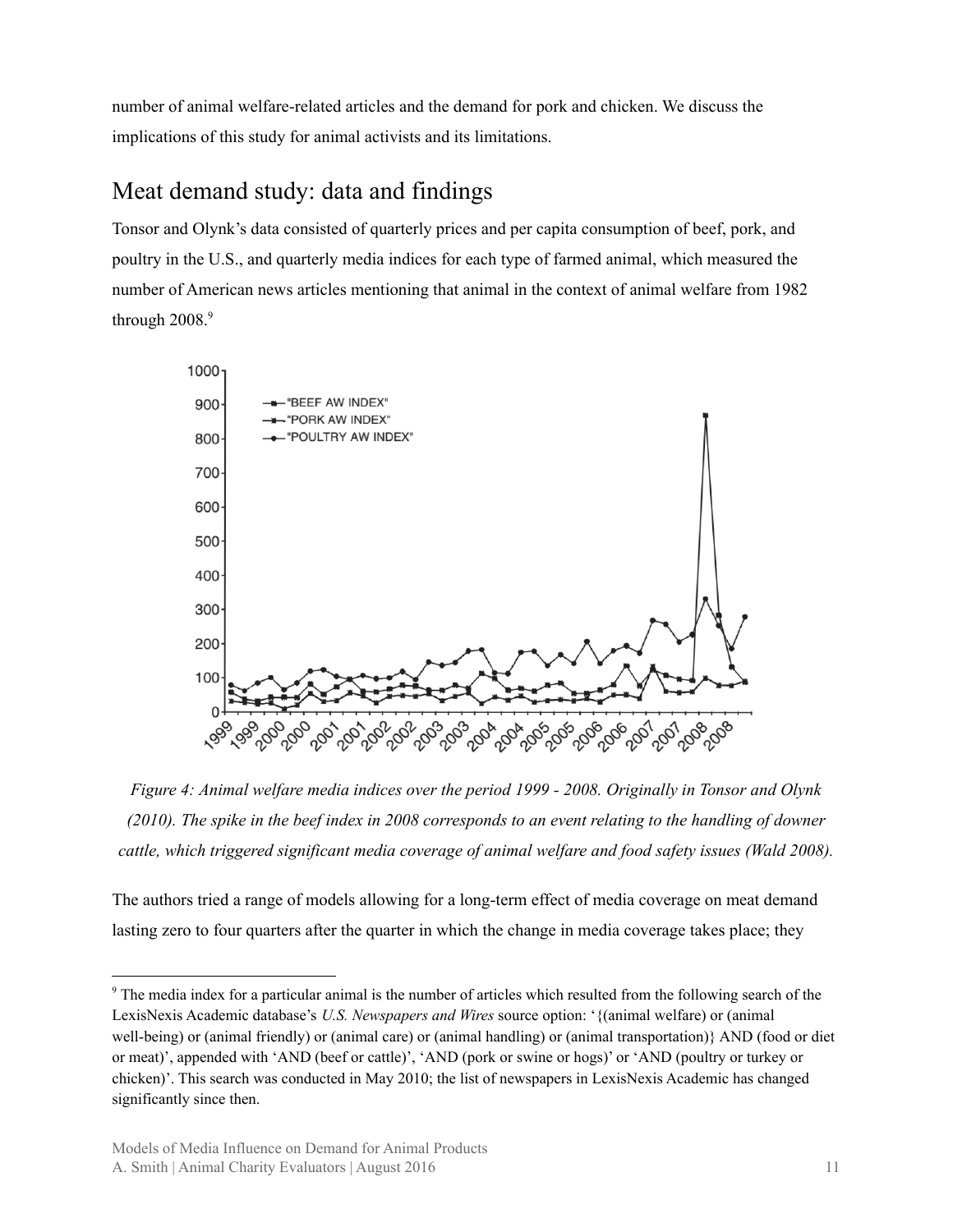found evidence that the effect lasts up to one quarter after the publication of an animal welfare-related article. They also tested for spillover effects (i.e. media coverage about one type of animal affecting the demand for the meat of a different animal) but found no evidence of these.

Tonsor and Olynk found a statistically significant negative relationship of demand with the pork media index in the short-run (i.e. demand changing in the same quarter as the publication of a newspaper article), and with the pork and poultry media indices in the long-run (i.e. demand changing in the quarter following the publication of a newspaper article). This indicates that the publication of news stories about animal welfare was associated with decreases in demand for, and therefore consumption of, pork and poultry products. The short- and long-run relationships between demand and the beef media index, and the short-run relationship for poultry, were statistically insignificant.

Tonsor and Olynk's estimates of the elasticity of demand for pork and poultry with respect to media index are reported in Table 2.<sup>10</sup> Following Schmit and Kaiser (2004), Tonsor and Olynk estimate the percentage contribution to the change in meat demand due to a given change in the media index by multiplying the percentage change in media index by the elasticity. For instance, a 150% increase in the pork media index is associated with an estimated 2.19% decrease in long-run pork demand, since 1.5\*-0.0146=-0.0219. Tonsor and Olynk assert that these effects are small but economically significant. They report that without the 181.3% increase in the pork media index from 1999 through 2008, the increase in demand for pork over that period would have been 2.65% greater (holding all else constant). Similarly, without the 253.2% increase in the poultry media index over that period, the increase in poultry demand would have been 5.01% greater.

| <b>Meat Product</b>              | Media Elasticity of Demand |
|----------------------------------|----------------------------|
| Pork (short run)                 | $-0.0066$                  |
| Pork (long run)                  | $-0.0146$                  |
| Poultry (long run) <sup>11</sup> | $-0.0198$                  |

*Table 2: Elasticities of demand for pork and poultry with respect to media indices. Only statistically significant elasticities are shown.*

<sup>&</sup>lt;sup>10</sup> These elasticity values measure the responsiveness of meat demand to changes in the media index. Short-run elasticity measures the effect of a change in the media index on meat demand in the present quarter, and long-run elasticity measures the effect of a change in the media index on meat demand in the following quarter.

 $11$  The authors deemed the long-run poultry media index elasticity statistically significant only at the 0.1-level, whereas the typical maximum cutoff value for a statistically significant p-value is 0.05.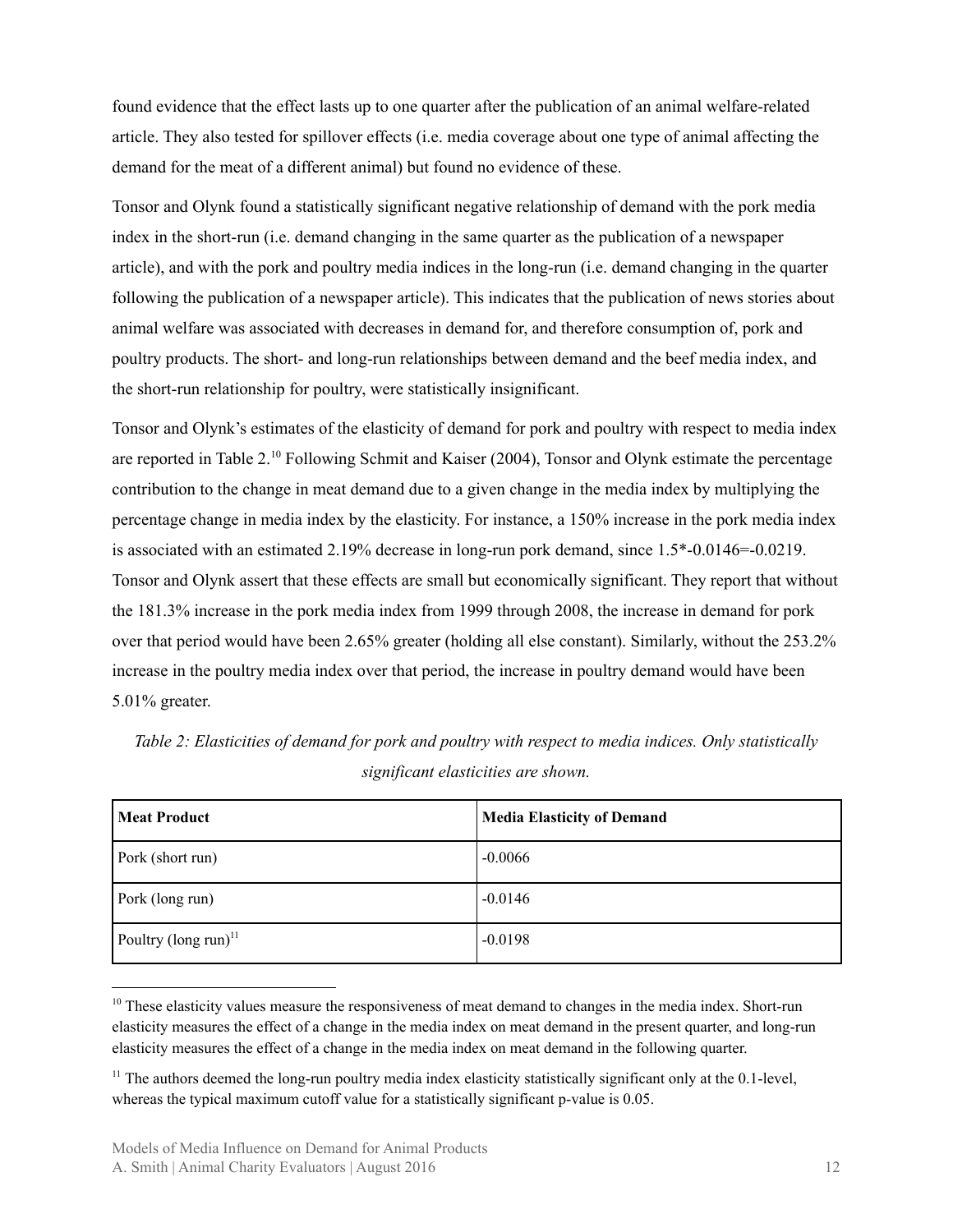How might this change in demand translate into a change in animal welfare? We can estimate the change in the percentage quantity of meat supplied - and therefore (roughly) the percentage change in the number of animals bred in factory farms - associated with these demand changes. For example, using 2007 USDA estimates of the price elasticity of pork demand (-0.636) and long-run supply elasticity (0.99), along with the estimate of a 2.65% decrease in pork demand from 1999 to 2008, we obtain an estimated 1.61% decrease in the amount of pork supplied per quarter associated with a 181.3% increase in the pork media index. Similarly, using 2006 USDA estimates of poultry demand elasticity (-0.43) and supply elasticity (0.22), and the estimate of a 5.01% decrease in poultry demand, we obtain an estimated 1.7% decrease in the amount of poultry supplied per quarter associated with a 253.2% increase in the poultry media index<sup>12,</sup> <sup>13</sup>. According to USDA slaughter totals, 9.35 billion chickens and turkeys were slaughtered for food in the U.S. in 2008. Using these numbers, a 1.7% decrease in poultry supplied each quarter would mean 39.7 million fewer poultry animals slaughtered each quarter (and therefore more than 39.7 million prevented from being bred, since many birds bred for slaughter die before slaughter).

### <span id="page-12-0"></span>Qualifications

#### <span id="page-12-1"></span>Causation

The above calculations assume that the relationship between quarterly media coverage and meat demand is causal. But did media coverage *cause* a demand shift for the different types of meat studied? Or did meat demand track with media coverage as the result of another factor, perhaps changing attitudes toward meat which affected both meat demand and media coverage? Or did meat demand affect media coverage? There is simply no way to know given the design of this study. However, it seems unlikely that the relationship between the number of animal welfare-related newspaper articles published and meat demand is *wholly* due to the former causing the latter. The fact that it seems more likely that external variables (e.g. public attitudes towards farmed animals) would cause a negative than a positive relationship between media coverage and meat demand suggests the effects reported by Tonsor and Olynk are more likely to be overestimates (i.e. suggesting that media coverage decreases meat demand more than it actually does)

 $12$  See this [link](https://www.animalcharityevaluators.org/wp-content/uploads/2013/12/cef.pdf) for an explanation of how elasticities and initial demand change are used to estimate the final equilibrium supply of meat.

<sup>&</sup>lt;sup>13</sup> The USDA reports use these elasticity values as estimates of farm-level (as opposed to retail-level) elasticity, which measures the responsiveness of the amount of meat supplied by/demanded from farms to changes in price.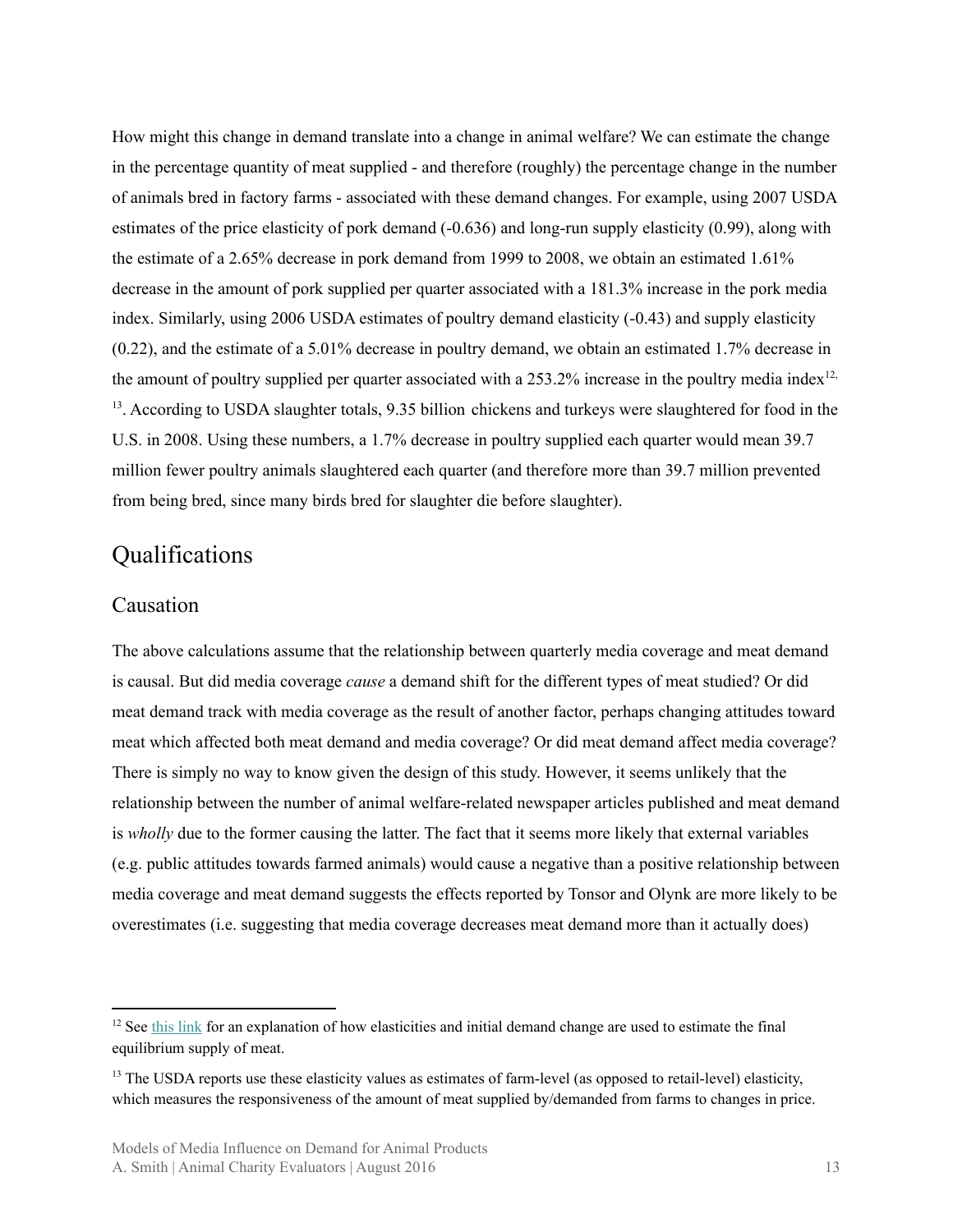than underestimates. So we cannot conclude, for instance, that the 253.2% increase in the poultry media index *caused* 39.7 million fewer birds to be bred in factory farms each quarter.

#### <span id="page-13-0"></span>Model adequacy

Tonsor and Olynk's models of demand for each category of meat show moderate to high ability to predict the study data (technically, they have  $R^2$  values ranging from 0.683 to 0.836), providing confidence in their accuracy; however, the authors provide no direct measures of the models' ability to predict *new* data.

In fact, using the model to predict new data is very difficult given the irreproducibility of the media indices. These were constructed using searches of the LexisNexis Academic database in May 2010, and the list of sources in that database has changed considerably since then. It is unclear how accurately percentage changes in these media indices predict percentage changes in subsequent versions of the LexisNexis Academic database, or media coverage in general. This introduces considerable uncertainty into predictions using measures of media coverage other than a search of the LexisNexis Academic database as it was in May 2010, which is no longer available.

#### <span id="page-13-1"></span>Statistical significance

The authors' evidence for a significant relationship between meat consumption and media coverage is the result of a null-hypothesis significance test. This methodology is highly controversial, and many statisticians believe it actually provides little or no evidence for the hypothesis in question. See the Wikipedia page on statistical [hypothesis](https://en.wikipedia.org/wiki/Statistical_hypothesis_testing) testing for an overview of the methodology and criticisms.

#### <span id="page-13-2"></span>Supply and demand elasticity

The estimated final equilibrium quantities of meat are subject to considerable uncertainty due to variability in estimates of supply and demand elasticity. For instance, the USDA reports cited above report large ranges of elasticities for pork supply (0.007 to 0.42), pork demand (-1.234 to -0.07), poultry supply  $(0.07 \text{ to } 0.4)$ , and poultry demand  $(-1.25 \text{ to } -0.01)$ . The uncertainties in the elasticity estimates compound to create even greater uncertainty in the supply change estimates for which they are used.

### <span id="page-13-3"></span>Conclusion

Tonsor and Olynk's study demonstrates that there was a negative relationship between media coverage related to pig and chicken welfare and demand for pork and poultry over the period 1982 through 2008. While this is consistent with the hypothesis that media coverage of animal welfare causes a decrease in